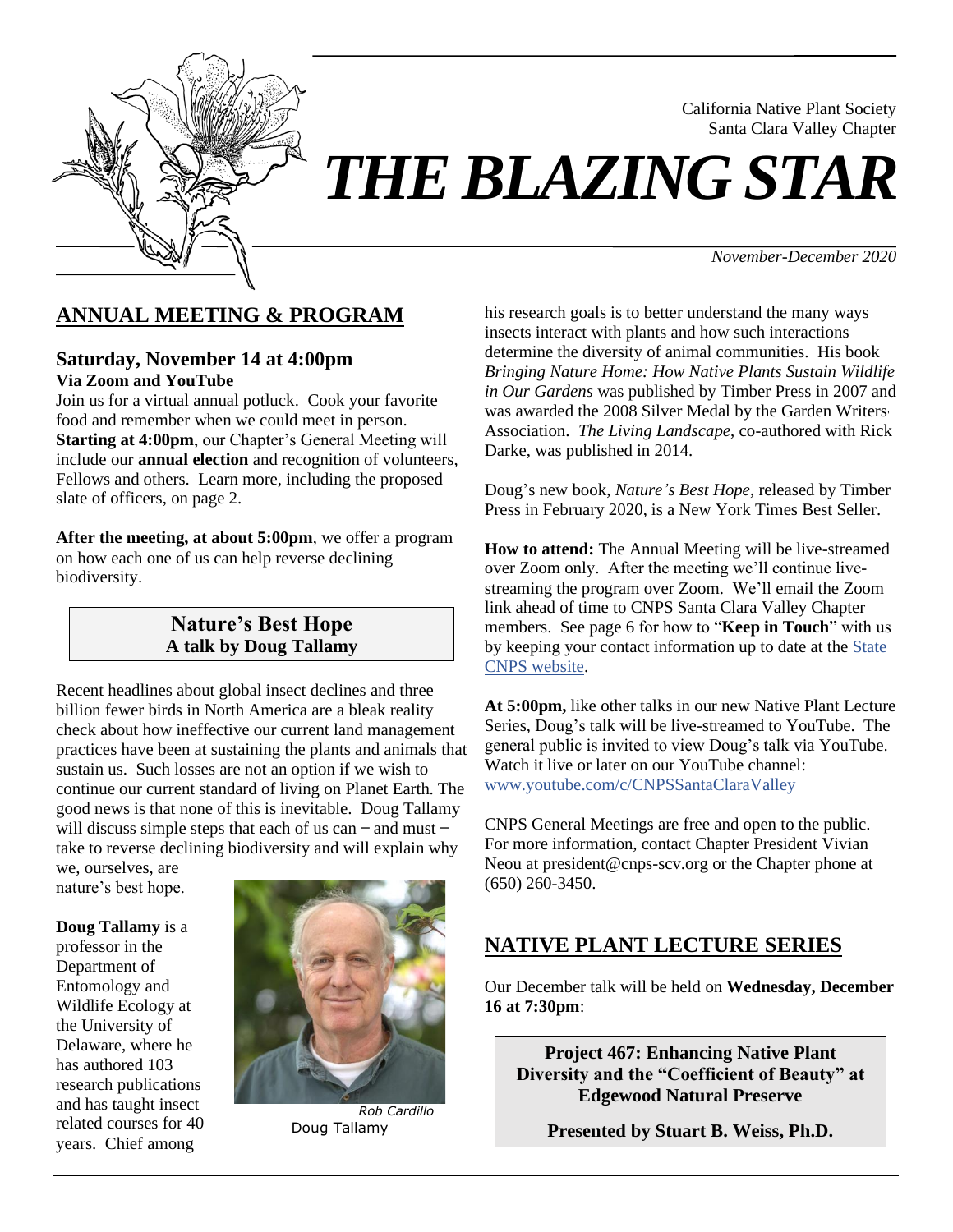Edgewood Natural Preserve near Redwood City is famous for its flower-filled serpentine grasslands. But the 467 acres of Edgewood support great biodiversity in the chaparral, oak woodlands, and grasslands on more fertile soils. The 100+ acres of fertile grasslands are by far the most weed-invaded habitat, and have been the focus of successful control of "macroweeds."

Friends of Edgewood and Creekside Science are pursuing the goal of decreasing "microweeds" and increasing native cover and diversity. A Rapid Assessment Plot (RAP) inventory with over 80 plots documented more than 90 native species in the fertile grasslands, albeit often at low cover. We are investigating treatments to reduce annual weed seedlings just after germination, including hydromechanical pulverization (HMP, basically pressurewashing the grassland) and close-mowing with string cutters. Once the flush of non-native annuals is cleared, extant native perennials can vegetatively expand and occupy space in a newly created clean seedbed.



*Barrie Moore*

Friends of Edgewood volunteer Perry McCarty, who runs the new Edgewood Farms, used organza gift bags to collect California poppy seeds. These seeds will be used in their Project 467 habitat restoration efforts, which aim to remove invasive plants and help native wildflowers and grasses thrive at Edgewood.

Besides commercially available local seeds, we are using more than 15 species of "boutique" seeds grown at Edgewood Farms and the Native Garden. We are trying to develop a long-term "indigenous" approach to restoration, whereby a beautiful, colorful diversity of native plants is

established and can spread naturally given occasional management.

Friends of Edgewood sent us an update on their activities during the pandemic. See page 5.

# **About our New Native Plant Lecture Series**

The CNPS SCV Native Plant Lecture Series has something for everyone — whether you're curious about native plants, an experienced or aspiring native plant gardener or a professional botanist, you will find something to interest and educate you in our offerings.

Our General Meeting Program presentations, Gardening with Natives (GWN) talks, and Going Native Garden Tour (GNGT) Live Sessions, will all be part of this series. From gardening to plant science to conservation to tours of botanical hot spots, if you're interested in California's native plants, there's something here for you.

Most of our lectures are in the evening, although we occasionally schedule them during the day. Our talks are live presentations followed by Q&As with the viewing audience. They are live streamed simultaneously to Zoom and YouTube. They are all recorded on YouTube, so you can see them later on our YouTube channel: [www.youtube.com/c/CNPSSantaClaraValley](https://www.youtube.com/c/CNPSSantaClaraValley)

# **CHAPTER ACTIVITIES**

# **Chapter Annual Election**

The Chapter annual meeting (see page 1) is also the time to elect our Chapter officers for the coming year. All Chapter members may run for office; nominations may also be made from the (virtual) floor at the meeting. Here is the slate put forth by the nominating committee:

**President:** Vivian Neou **Vice President:** Priya Pharate **Treasurer:** Janet Hoffmann **Past President:** Madeline Morrow **Chapter Council Delegate:** Vivian Neou

Members seeking more information or wishing to run should contact Leadership Development Chair Stephen Buckhout at stephen@yscottie.com or (408) 255-6233.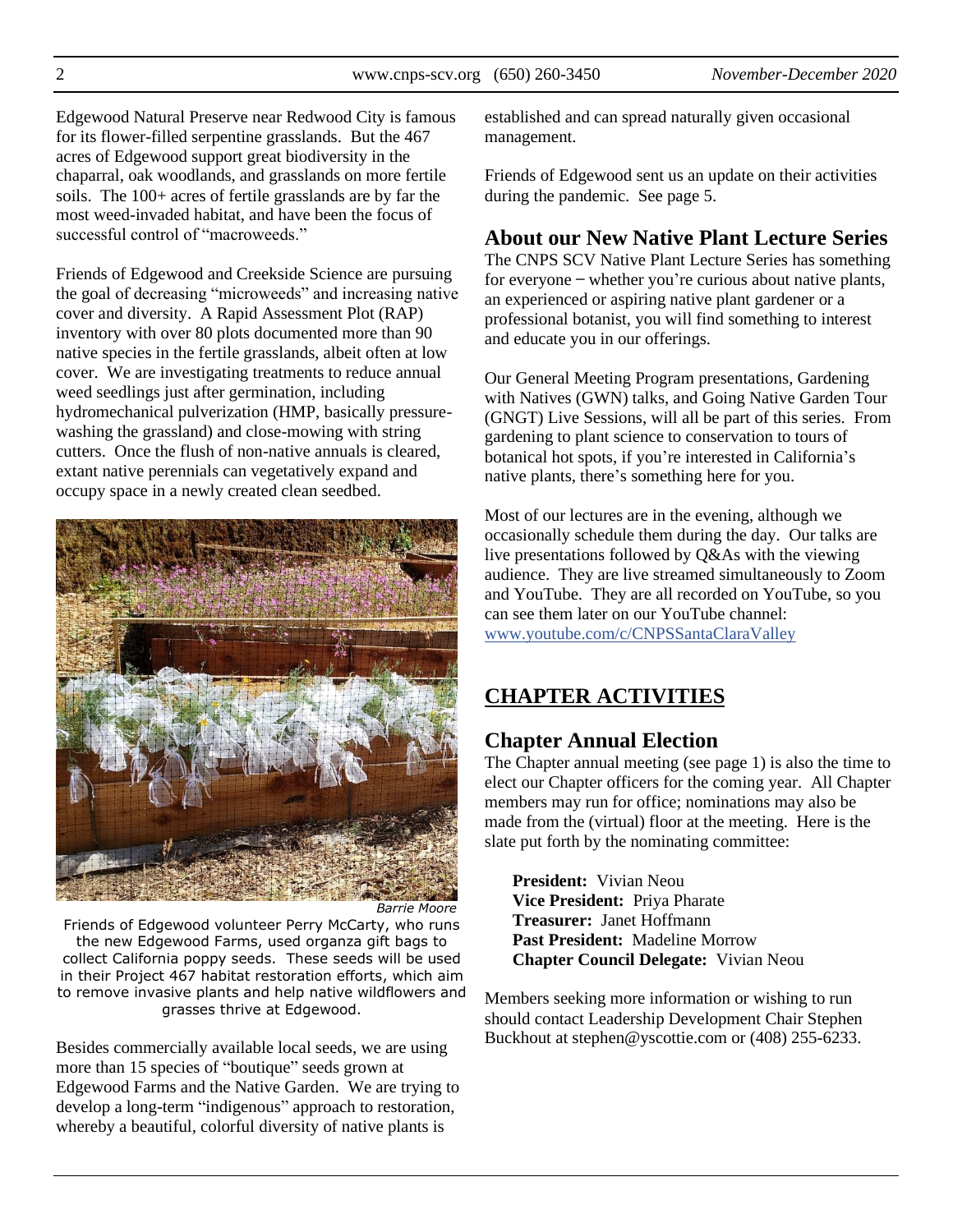### **Photography Group**

Our Photography Group is a great place to meet other native plant enthusiasts while improving your photographic skills and learning more about our native plants. It is open to all. The group has periodic meetings, photography outings and an active email list.

The group has an on-going **#MyPhotoOfTheWeek**

activity on the email list for group members to share their favorite shots with the group on a weekly basis. There is also a monthly virtual meeting on Zoom on **the second Wednesday of each month,** for members to share photos and more  $-$  everything from photography tips to organizational ideas to plant hot spots.

You can learn more and join the email group at: [www.groups.io/g/cnps-scv](https://www.groups.io/g/CNPS-SCV-Photography)[photography.](https://www.groups.io/g/CNPS-SCV-Photography)



*Charley Pow* Easy to grow, the California fuchsia 'Catalina' (*Epilobium canum*) bears scarlet blooms in the late summer and early fall, providing muchneeded color at the end of California's sixmonth-long dry season. Charley contributed this photo in October via the Chapter Photo Group's **#MyPhotoOfTheWeek** activity.

Mayall Conservation Research Scholarship is focused on research on rare plants and serpentine ecosystems.

There are three scholarships available. Two are awarded to research that focus on specific (non-exclusive) topics. The Sally Casey Shooting Stars Research Scholarship is focused on research involving native wildflowers, native grasses and grasslands, soil carbon, and soil interactions. The Don

> Scholarship amounts range from \$1,000 to \$1,500. Evaluation of applications will focus on the stated purpose of the research, experimental design, relationship to native plant and native habitat conservation, and overall impression of the research project.

> We encourage students to apply. More information and applications are available at [www.cnps-scv.org/education/](http://www.cnps-scv.org/education/scholarships) [scholarships.](http://www.cnps-scv.org/education/scholarships) Applications must be postmarked by **Monday, November 23**.

The next meeting will be **Wednesday, November 11 at 7:00pm.** Anyone who has pictures of their adventures that they would like to share is welcome to participate. Please sign up for a time slot if you would like to show pictures (join the email list to get the signup link for the next meeting). You don't have to share pictures to attend the meeting. More information is available on Meetup at [www.meetup.com/California-Native-Plant-Society-Santa-](https://www.meetup.com/California-Native-Plant-Society-Santa-Clara-Valley-Chapter/)[Clara-Valley-Chapter](https://www.meetup.com/California-Native-Plant-Society-Santa-Clara-Valley-Chapter/) and through the group's email list.

The photo group will take a **hiatus in December and January** for the holidays. Photography group sharing meetings will resume in February.

# **SCHOLARSHIP**

### **Student Research Scholarships Available**

Since 1999, our Chapter has sponsored scholarships for students doing research on native plant or plant community conservation, plant ecology, plant community restoration, plant systematics, rare plants or other related botanical studies of native plants that grow in habitats in Central and Northern California.

If you would like to **contribute to the scholarship fund**, a check written to "CNPS", with a notation to "SCV Ed. Scholarship" may be mailed to the address below. Company matching programs are welcome.

> CNPS Santa Clara Valley Chapter 3921 E. Bayshore Road Suite #205 Palo Alto, CA 94303

# **CONSERVATION CORNER**

#### **Conservation Committee**

Our Chapter's conservation committee will meet on **Tuesdays, November 10** and **December 8**. Both meetings will be via Zoom, from **7:00 to 9:00pm**.

Please join us in our important work! Meeting details will be sent to committee members. If you are not on the committee but are interested in attending the Zoom meeting, email cdorsch@cnps-scv.org for the Zoom meeting link.

For questions, comments or concerns, contact Conservation Committee Chair Carolyn Dorsch at cdorsch@cnps-scv.org or (650) 804-6162.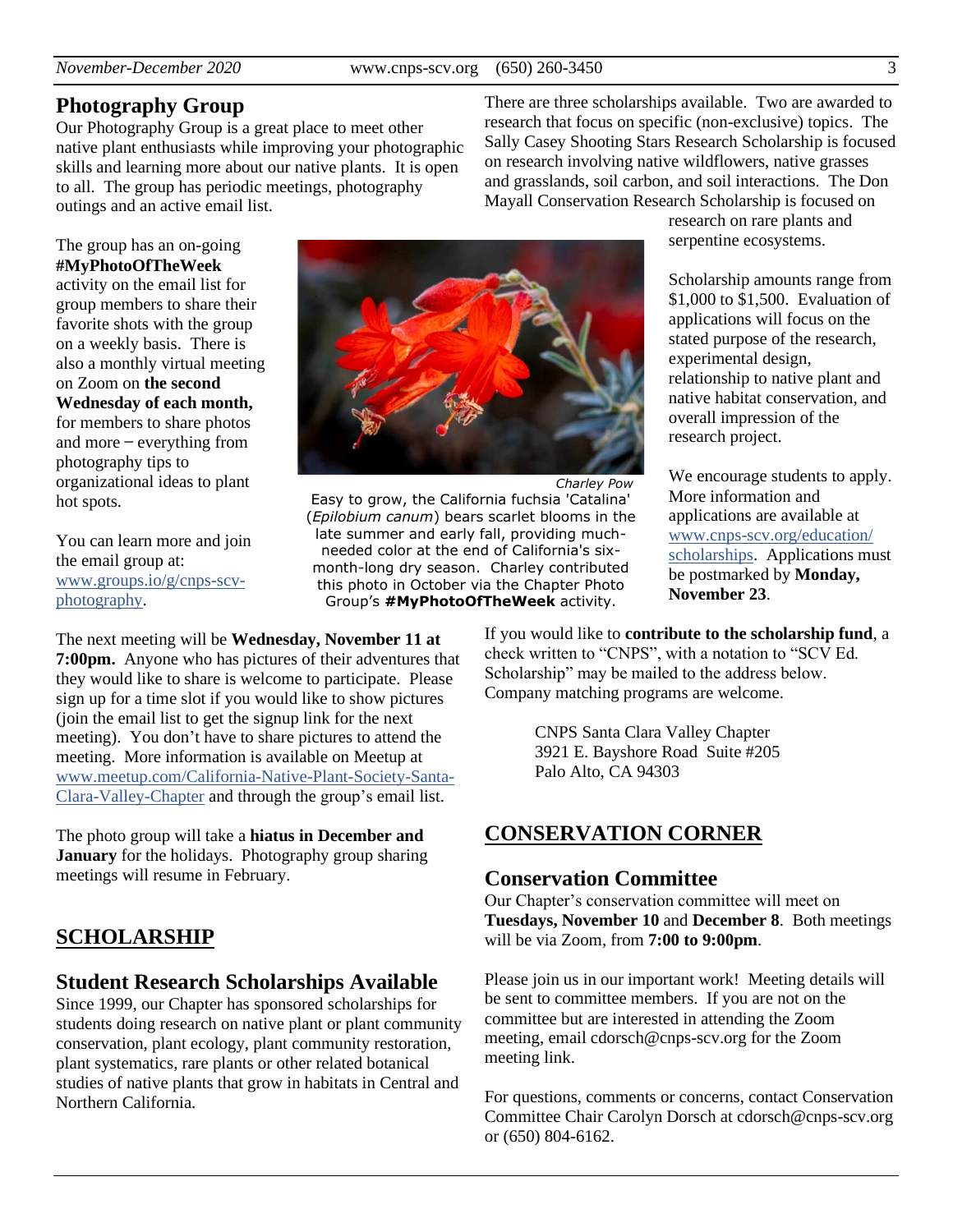#### **Fountain Thistle Restoration November 7** Join Ken Himes and Don Thomas for an **in-person** conservation project, on **Saturday, November 7, meeting**

In keeping with our ten-year tradition of working with Jake Sigg and the Yerba Buena Chapter, we are going to continue our fall fountain thistle restoration project. Fountain thistle (*Cirsium fontinale* var. *fontinale*) is a rare Federally endangered plant that grows in an unusual specialized habitat, serpentine seeps, and is only found in a few locations on the Peninsula.



*Dee Himes* Volunteers pull yellow star-thistle at the fountain thistle restoration site, at the intersection of I-280 and Hwy 92. The photo was taken during the October 2015 CNPS Fountain Thistle workday.

Our work at this site is a restoration success story. Once almost completely displaced by jubatagrass (Andean pampas grass, *Cortaderia jubata*), the fountain thistle has largely recovered, as a result of the work done by CNPS volunteers. However, fountain thistle is still under threat from jubatagrass and other non-native plants, such as yellow star-thistle, sow thistle and wallaby grass (*Rhytidosperma caespitosum*) and by woody plants trying to convert the area to shrubland or woodland.

This is the project started by, and formerly led by, CNPS Fellow Jake Sigg. At Jake's request, Don has stepped in to continue leading the fountain thistle restoration workdays.

Because this is an in-person event, we will observe the CNPS COVID safety precautions. These are:

- Physical distancing of workers at least 6 feet apart. Where workers work together, they should maintain this physical distance.
- Wearing of face mask or other face covering while working. Face masks must be put on when coming within 30 feet of another worker and be worn the entire time workers are within this distance.
- Workers are encouraged to bring their own tools. No exchange of tools or other objects unless they are thoroughly disinfected first.
- Workers are encouraged to wear disposable gloves and disinfect gloves at regular intervals.
- Group size will be ten or fewer people.

Although disposable gloves will be provided, sturdy gloves are also recommended. You might also want to bring sunscreen, water, a hat, layered clothing and wear long sleeves/pants. If you cannot bring your own tools, tools will be provided, along with appropriate decontamination procedures.

Contact Don at don\_e\_thomas@yahoo.com to **reserve a spot** and for direction to the meeting place.

# **Reminder: Vote Yes on Measure T**

Residents within the Open Space Authority area will be voting on Measure T in the upcoming November 3 election. Our Chapter supports this measure, and urges its members to **vote YES** in November.

Measure T ensures that the **Santa Clara Valley Open Space Authority** (OSA) has the funds to continue their important work of preserving, protecting and making access to nature and recreation available for all to enjoy.

To learn more about Measure T, read the article on page 4 of the [September-October Blazing Star](http://www.cnps-scv.org/images/BlazingStar/blazing-star-sep-oct-2020.pdf) or visit OSA's website at [www.OpenSpaceAuthority.org.](https://www.openspaceauthority.org/community/measure-q/measure-t.html)

# **CHAPTER SERVICE OUTINGS**

# **Alum Rock Park Volunteers**

Come help us weed out invasive plants at this natural gem of San Jose. Our habitat restoration efforts allow the native plants to "come to light."

We have weeding sessions **every Monday morning** and an **Inspiration Point Walk-and-Weed Day the third Saturday morning** of each month. Please visit

**at 10am** in San Mateo.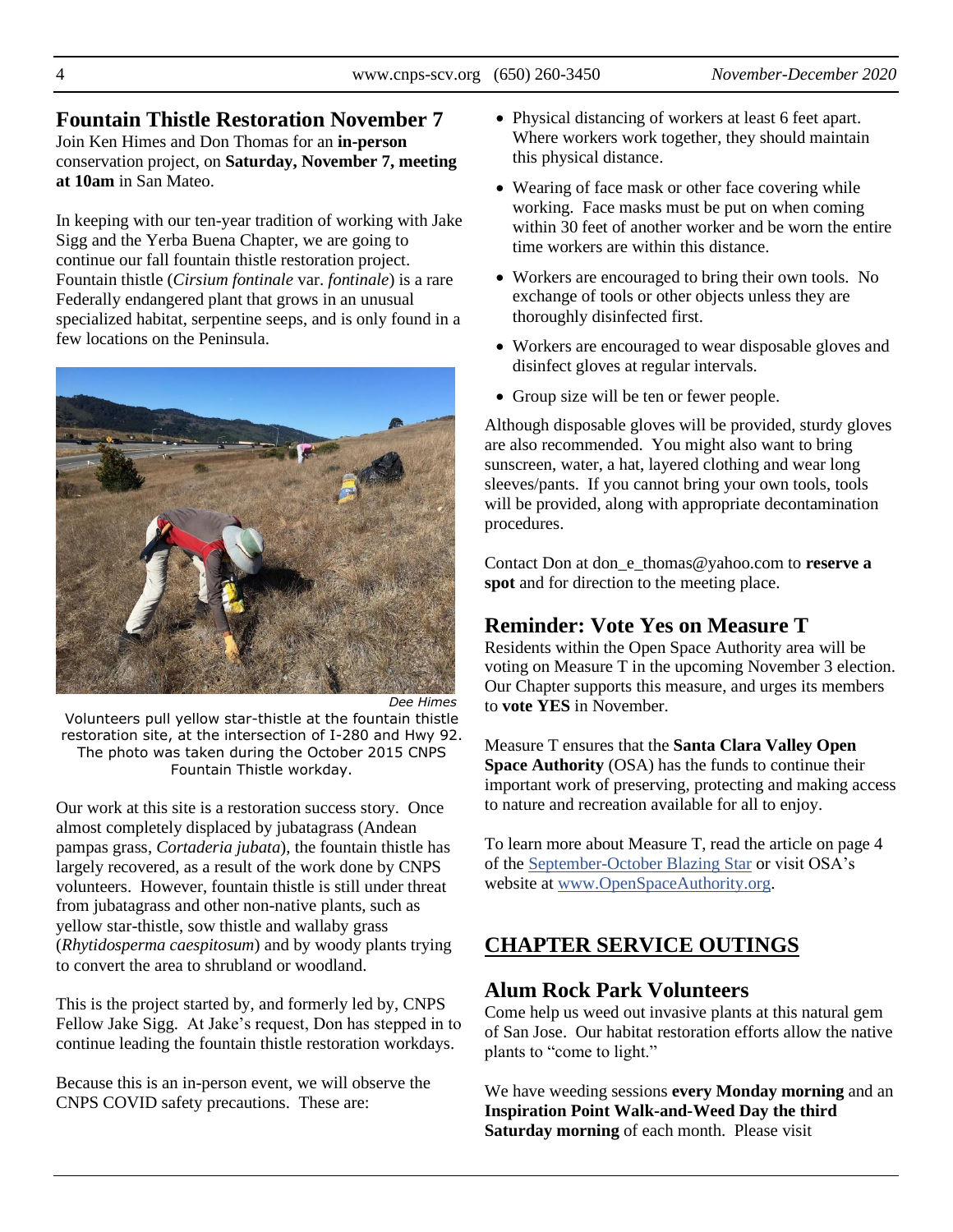[groups.io/g/AlumRockParkVolunteers](https://groups.io/g/AlumRockParkVolunteers) to check the schedules or join the email list. You may also visit [www.cnps-scv.org/restoration/alum-rock-park](http://www.cnps-scv.org/restoration/alum-rock-park) to learn what to bring and get directions to the usual meeting places.

For more information contact Stephen at sailinsteve@sbcglobal.net or (650) 260-3450.

### **Lake Cunningham Native Garden**

The California Native Garden project in Lake Cunningham Regional Park controls invasive plants in a 1.5-acre area and beautifies it with California native wildflowers, perennials, shrubs and trees.

Workdays continue **Saturdays 8:00 - 10:00am**. New volunteers are welcome; City-issued guidelines and COVID-19 best practices are followed. For complete details and directions and to RSVP, see our meetup page at [www.meetup.com/California-](https://www.meetup.com/California-Native-Plant-Society-Santa-Clara-Valley-Chapter/)[Native-Plant-Society-Santa-Clara-](https://www.meetup.com/California-Native-Plant-Society-Santa-Clara-Valley-Chapter/)[Valley-Chapter.](https://www.meetup.com/California-Native-Plant-Society-Santa-Clara-Valley-Chapter/)

#### **Edgewood Restoration**

Our long-term habitat restoration work at Edgewood Park and Natural Preserve continues in person even during the pandemic. As with our other projects, we follow government guidelines and COVID-19 best practices. For now, the project is not looking for new volunteers; only experienced "regulars" are attending workdays. Friends of Edgewood volunteer **Caroline Bowker** received the Friends 2020 Habitat Hero award, for her efforts to keep the preserve clean in the face of increased visitors and litter. She has been walking the trails and picking trash several times a week.

helped grow a community of environmental stewardship that has spread far beyond the preserve's boundaries. Seeds can wait, though, when conditions aren't favorable: our docent-training program will skip over next year.

Though we don't know what opportunities will arise in 2021 for docent-led hikes or the Jr. Explorers program, Friends of Edgewood volunteers are as busy as ever. Efforts continue in the native garden and newly-installed Edgewood Farms, in a variety of habitat restoration

> projects, in fresh trail work and volunteer enrichments, new field and trail guides and an expanded weekly wildflower and bird survey. We're rising to the challenge of keeping ourselves and others safe while continuing to be the best human friends possible for the plants and animals that call this special place home.

> To keep track of what is blooming at Edgewood each week, visit [friendsofedgewood.org/edgewood](https://friendsofedgewood.org/edgewood-wildflower-survey)[wildflower-survey.](https://friendsofedgewood.org/edgewood-wildflower-survey) If you'd like to be put on the contact list for the next docent training, write Sandy at docent-trainer@ friendsofedgewood.org. For up-todate information on Edgewood County Park and Natural Preserve, visit [parks.smcgov.org/edgewood](https://parks.smcgov.org/edgewood-park-natural-preserve)[park-natural-preserve](https://parks.smcgov.org/edgewood-park-natural-preserve) and follow us on Instagram at [www.instagram.](https://www.instagram.com/friendsofedgewood/) [com/friendsofedgewood](https://www.instagram.com/friendsofedgewood/) or on the Friends of Edgewood Facebook page [www.facebook.com/FOEdgewood.](https://www.facebook.com/FOEdgewood/)

**ANNOUNCEMENTS**

*News and Activities from Other Organizations*

### **Edgewood Volunteer Update**

Every winter and spring for over 30 years, a training course has prepared docents to lead wildflower hikes in Edgewood County Park and Natural Preserve. CNPS volunteers began the program in 1987, as part of the campaign to save Edgewood from development, and passed it on to the Friends of Edgewood at the creation of the preserve in 1993. The annual seeds of this program have not only supplied docents for spring wildflower hikes, but have

# **CHAPTER OFFICERS FOR 2020**

| <b>Title</b>     | <b>Name</b> | Email         | <b>Phone</b> |
|------------------|-------------|---------------|--------------|
| <b>President</b> | Vivian      | president@    | (650)        |
|                  | Neou        | cnps-scv.org  | 260-3450     |
| <b>Vice</b>      | Johanna     | 1calnative@   |              |
| <b>President</b> | Kwan        | gmail.com     |              |
| <b>Recording</b> | Priya       | secretary@    |              |
| <b>Secretary</b> | Pharate     | cnps-scv.org  |              |
| <b>Treasurer</b> | Janet       | janet@        | (408)        |
|                  | Hoffmann    | cnps-scv.org  | 374-0435     |
| <b>Past</b>      | Madeline    | madeline      | (408)        |
| <b>President</b> | Morrow      | morrow@       | 741-1150     |
|                  |             | earthlink.net |              |

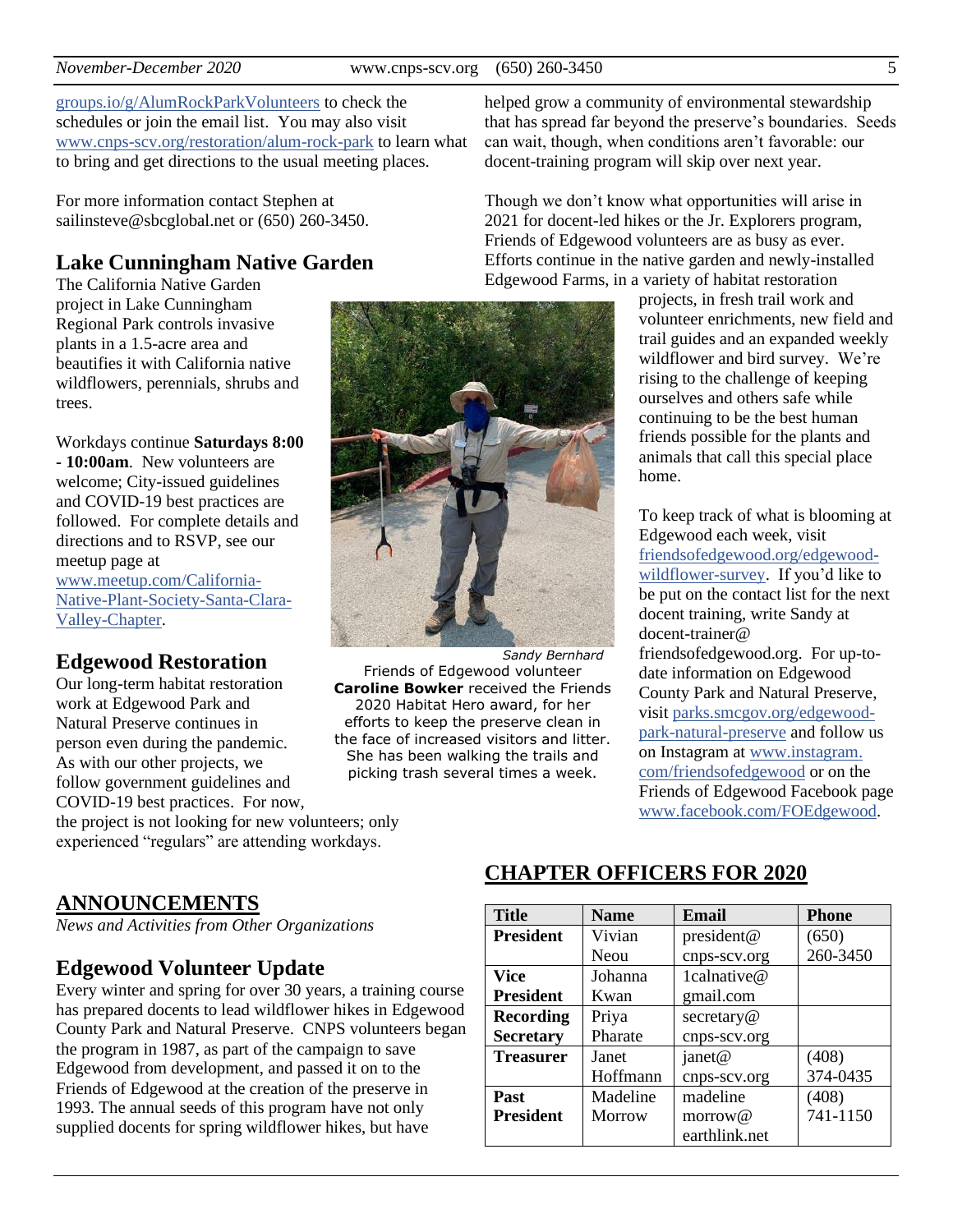### **Chapter Website Getting a Facelift**

Our Chapter website, at www.cnps-scv.org, will soon have a new look. It will have the same news, reports, how-tos and photos, but the layout will adjust itself better to different-sized viewing devices ̶ including yours!



Chapter website new look: coming soon!

We expect the new look to be launched in early November. Please send website comments to Vivian Neou at president@cnps-scv.org; or Carol Mattsson at carol.mattsson@gmail.com or (408) 255-3767.

# **Stay in Touch!**

The Chapter has gone virtual with all of our events until further notice. Please visit [www.cnps-scv.org/stay-in-touch](http://www.cnps-scv.org/stay-in-touch) for information on how you can continue to receive email to stay informed.

To protect the health of the volunteers who prepare the Blazing Star newsletter for mailing, we are only publishing it online at: [www.cnps-scv.org/blazing-star-newsletter](http://www.cnps-scv.org/blazing-star-newsletter)**.**

**Printed newsletters** are available if you are unable to read the newsletter online. Email us at newsletter@cnps-scv.org or send a letter to our office at the address on the last page of this newsletter to request a printed copy.

Chapter activities will also be announced on our Chapter News list, [www.facebook.com/scv.cnps](https://www.facebook.com/scv.cnps) and Meetup at [www.meetup.com/California-Native-Plant-Society-Santa-](https://www.meetup.com/California-Native-Plant-Society-Santa-Clara-Valley-Chapter/)[Clara-Valley-Chapter.](https://www.meetup.com/California-Native-Plant-Society-Santa-Clara-Valley-Chapter/) Two things you can do to make sure you don't miss anything are:

#### **Join the Chapter News list:**

The Santa Clara Valley Chapter emails announcements about upcoming events (talks, hikes, sales, wildflower show, garden tour), alerts, last-minute notices and latebreaking news. Events that are scheduled after the *Blazing Star* is published are announced to this list.

To sign up, please send an e-mail to:

**cnps-scv-news+subscribe@googlegroups.com**. This list is open to the general public. **Members are not automatically subscribed to the list, so you need to add yourself if you're not already on it.**

#### **Make sure that your membership information is correct:**

Members should make sure that their contact information is correct by going to [www.cnps.org](https://www.cnps.org/) and clicking on "My Profile" in the upper right-hand corner of the page. Log in if you have an account set up already, or set up an account if you don't. Check your email address to make sure that it's correct and make sure that you've checked the box to allow CNPS to send you email.

# **DEADLINE FOR THE NEXT** *BLAZING STAR*

# **Saturday, December 12**

**carol.mattsson@gmail.com or (408) 255-3767**